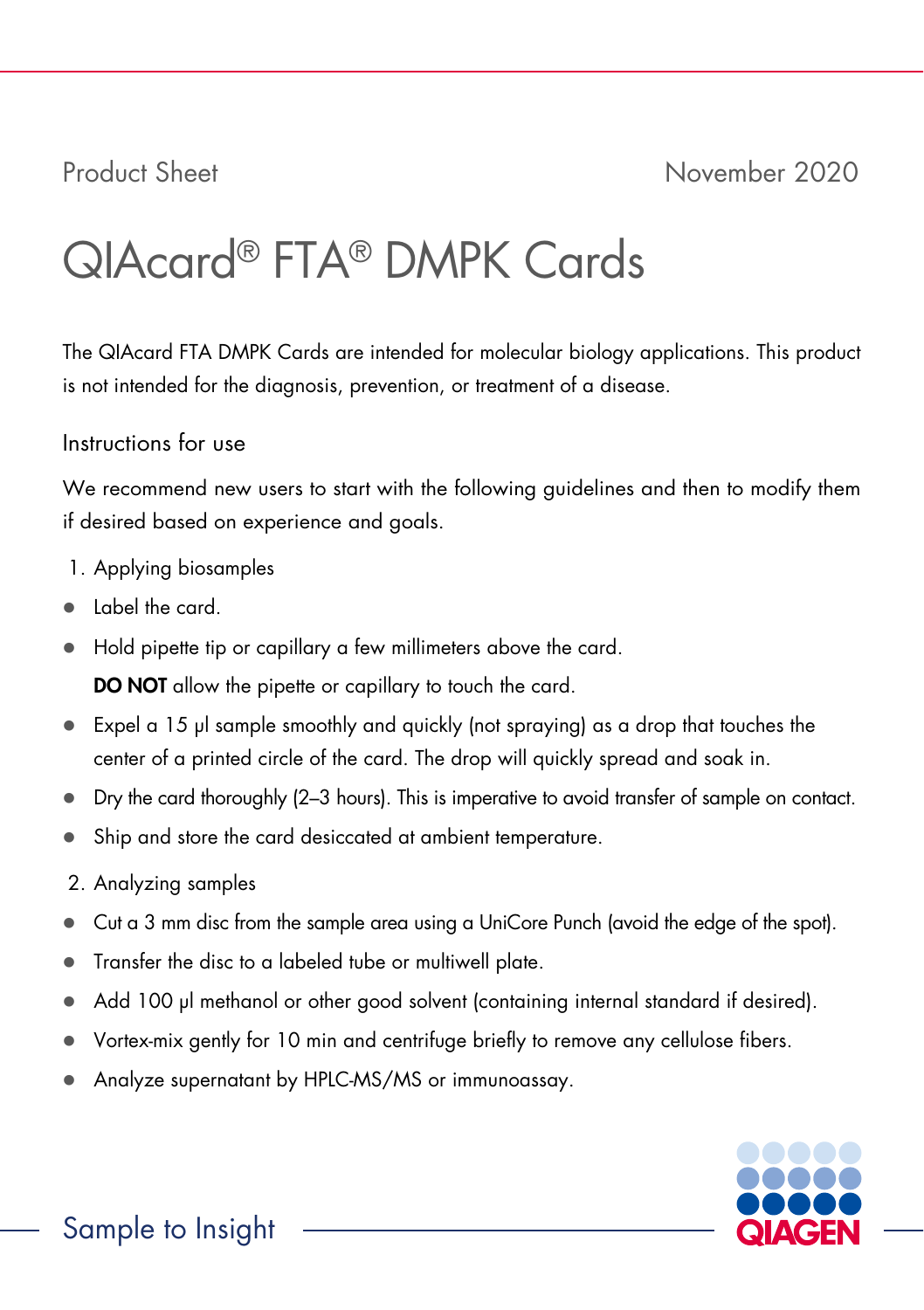- 3. Possible adjustments for optimization
- Test all three QIAcard FTA DMPK card types initially; then focus on the type giving better results for the analytes of interest.
- Adjust elution time shorter for good analyte/solvent combinations or longer for weak ones.
- Test other elution solvents e.g. HPLC mobile phase or aqueous/organic mixtures. Aqueous buffers with or without non-ionic detergent are usually used for protein analytes.
- Use larger sample volumes (up to 50 µl) to allow more discs per sample spot.
- Reduce elution volume, elute from 2 punches, or evaporate the extract and re-dissolve in a smaller volume for increased sensitivity.

Please contact your local sales representative, or visit www.qiagen.com for additional information.

### Hints and tips

- It is important to have the sample spread evenly on the card surface as it quickly soaks in, giving a spot area directly proportional in area to the sample volume. The cards are designed and carefully manufactured for reproducible spread.
- Plasma and blood samples often contain an anticoagulant such as EDTA. The cards do not require anticoagulants (as long as the sample has not already begun to clot) but are compatible with them.
- If the pipette or capillary tip was held in contact with the card during dispensing, the liquid flow would tend to be more through the card, encouraging local depletion of the card's chemical components. The flow would probably be more directional, resulting in uneven sample distribution. These results would be more likely to vary between samples and between operators.
- Carryover of analytes from punch to punch is not a problem as long as the cards are thoroughly dry, preventing carryover of fibers. If required, clean the punching tool by cutting a waste disc between samples from an unused part of the card.
- The drug concentration is equally distributed across the entire spot area; however, it is not recommended to take samples from the very edge of the spot.